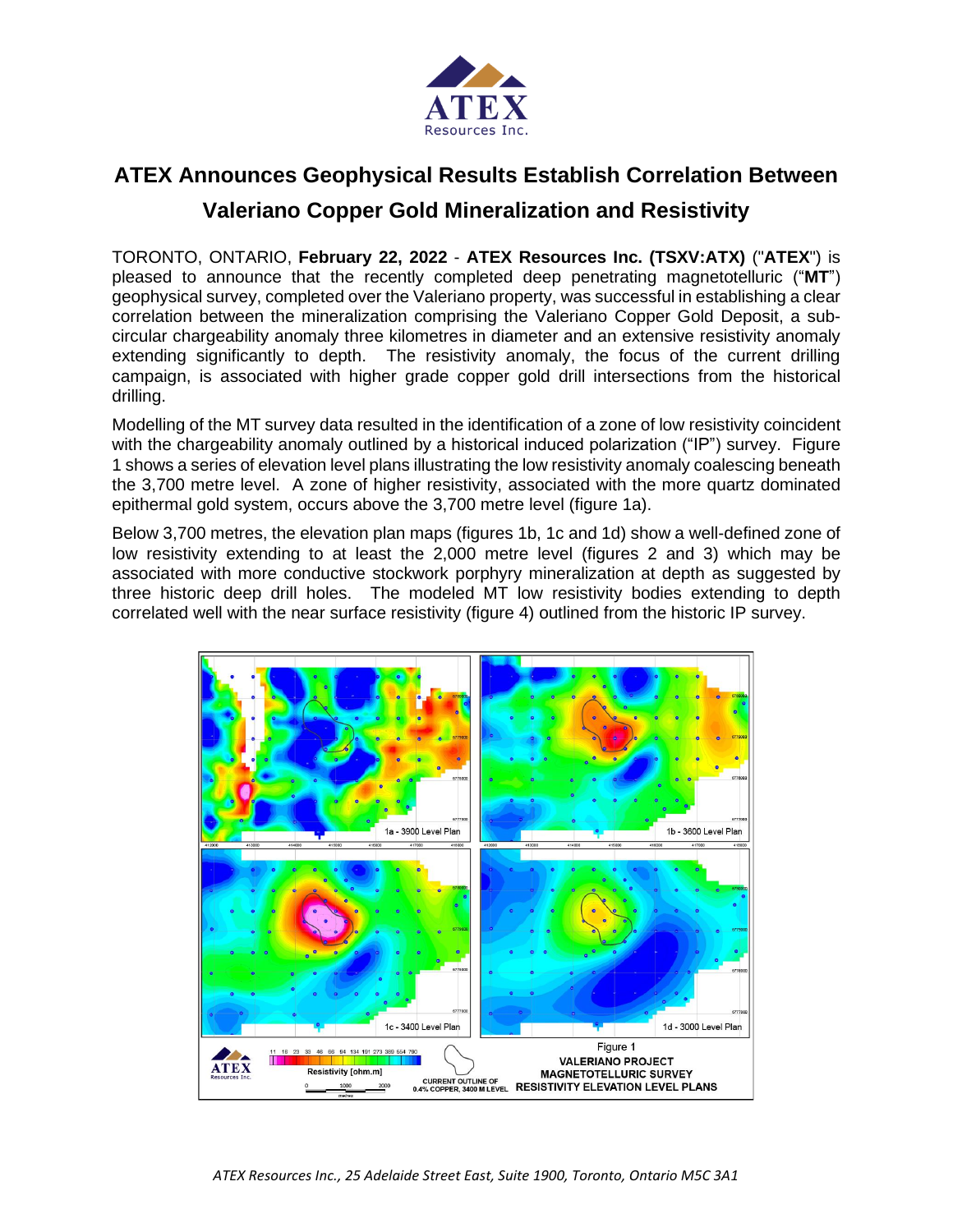

Commenting on the recent geophysical survey results, Raymond Jannas, CEO of ATEX stated, "The new magnetotelluric 3D model outlines an area of low resistivity, associated with the known copper gold mineralization, extending over 2,000 metres below surface, and clearly demonstrating Valeriano's potential to host a significant copper gold porphyry deposit. The ongoing Phase 2 drilling campaign is testing the extension of the higher grade copper gold porphyry mineralization with 200 metre step-outs. The recent MT results have justified the mobilization of a third diamond drill rig this month which will target the low resistivity anomaly 400 metres south of drill hole VALDD13-14 which returned 1,194 metres grading 0.73% copper equivalent."



Southern Rock Geophysics completed the MT survey over the entire Valeriano property during December 2021 and January 2022. The MT survey, which uses natural time variations of the Earth's magnetic and electric fields to measure the subsurface electrical resistivity, was designed to take measurements to depths of 2,000 metres with the goal of confirming the trend of the mineralized system and approximate boundaries of the Valeriano copper gold deposit.

## **Valeriano Copper Gold Deposit**

The Valeriano Copper Gold Deposit hosts a preliminary inferred resource of 297.3 million tonnes grading 0.59% copper, 0.193 grams per tonne gold and 0.90 grams per tonne silver (0.77% copper equivalent) at a cut-off grade of 0.50% copper. Contained metals totals 1.77 million tonnes copper, 1.84 million ounces gold and 8.62 million ounces silver for 2.30 million tonnes copper equivalent. See the September 29, 2020 ATEX press release for further information on the Valeriano copper gold deposit inferred resource estimate.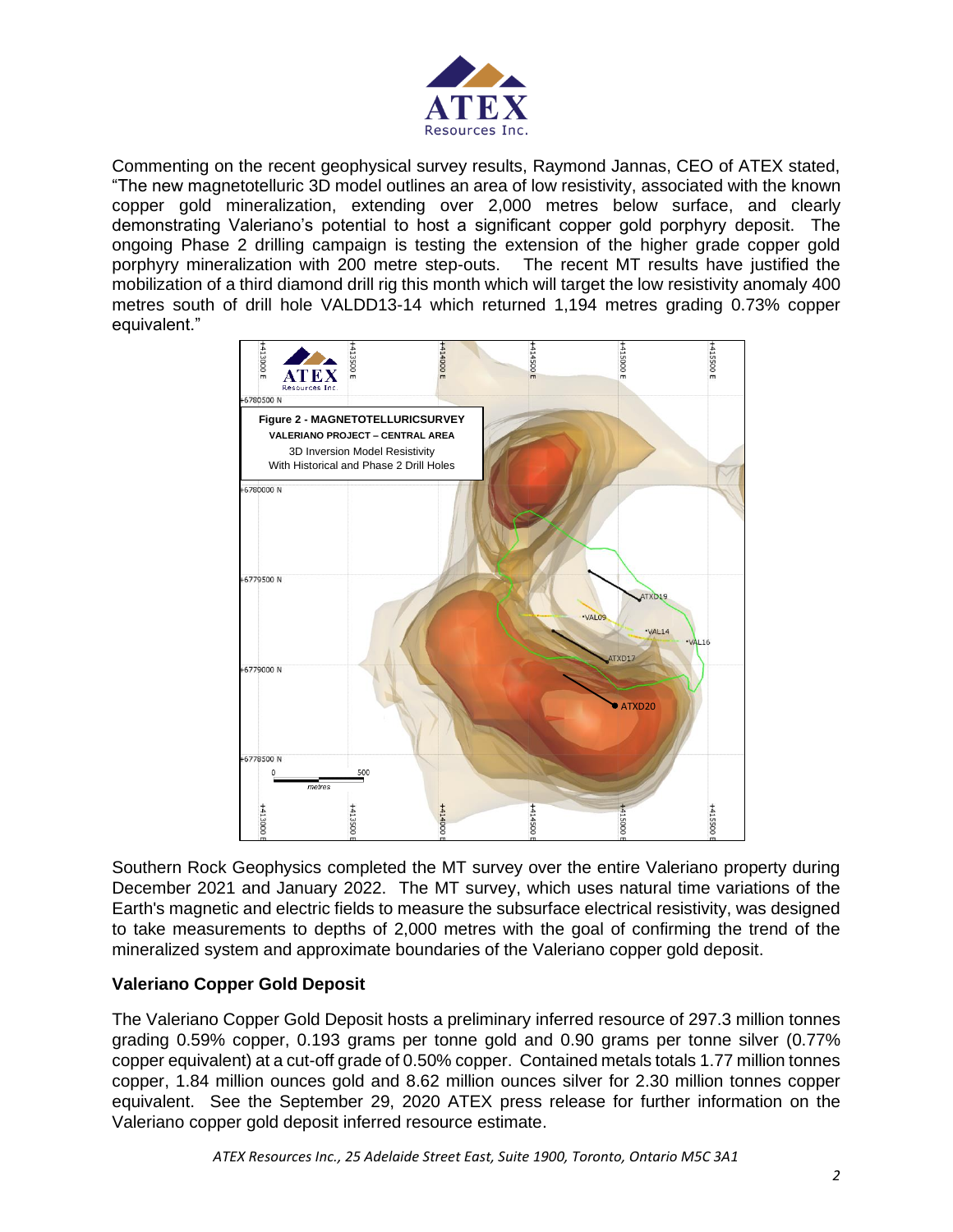

### **National Instrument 43-101 Compliance**

The Qualified Person, as defined by National Instrument 43-101 of the Canadian Securities Administrators, for the Valeriano Copper Gold Project is Sergio Diaz, a resident of La Senera, Chile. Mr. Diaz is a Public Registered Person for Reserves and Resources No. 51, in Chile and is also registered in the Colegio de Geólogos de Chile under No. 315.

The resource estimate copper equivalent grade was calculated based upon a copper price of \$3.00 per pound, gold price of \$1,800 per ounce and silver price of \$25.00 per ounces (all prices in US\$). Metal recoveries were not considered. The formula used for the copper equivalent calculation was: Cu Eq% = (Cu ppm/10,000) + (Au g/t \* Au \$/oz/ 22.0462 \* 31.1035\*Cu *price*) + (Ag g/t \* Ag *price* / 22.0462 \* 31.1035\*Cu *price*)

## **About ATEX Resources Inc.**

ATEX is a mineral exploration company focused on the acquisition, development and monetization of projects throughout the Americas. ATEX's flagship Valeriano Copper Gold Project is located in Chile's prolific El Indio Mineral Belt.

### **For further information, please contact:**

Raymond Jannas, President and CEO Email: rjannas@atexresources.com or visit ATEX's website at [www.atexresources.com](http://www.atexresources.com/)

#### **CAUTIONARY NOTE REGARDING FORWARD-LOOKING STATEMENTS:**

This news release contains forward-looking statements, including predictions, projections and forecasts. Forwardlooking statements include, but are not limited to: plans for the evaluation of exploration properties including the Valeriano Copper Gold Project; the success of evaluation plans; the success of exploration activities; mine development prospects; and, potential for future metals production. Often, but not always, forward-looking statements can be identified by the use of words such as "plans", "planning", "expects" or "does not expect", "continues", "scheduled", "estimates", "forecasts", "intends", "potential", "anticipates", "does not anticipate", or describes a "goal", or variation of such words and phrases or state that certain actions, events or results "may", "could", "would", "might" or "will" be taken, occur or be achieved.

Forward-looking statements involve known and unknown risks, future events, conditions, uncertainties and other factors which may cause the actual results, performance or achievements to be materially different from any future results, prediction, projection, forecast, performance or achievements expressed or implied by the forward-looking statements. Such forward-looking statements include, among others: changes in economic parameters and assumptions; all aspects related to the timing of exploration activities and receipt of exploration results; the interpretation and actual results of current exploration activities; changes in project parameters as plans continue to be refined; the results of regulatory and permitting processes; future metals price; possible variations in grade or recovery rates; failure of equipment or processes to operate as anticipated; labour disputes and other risks of the mining industry; the results of economic and technical studies; delays in obtaining governmental and local approvals or financing or in the completion of exploration; as well as those factors disclosed in ATEX's publicly filed documents.

Although ATEX has attempted to identify important factors that could cause actual actions, events or results to differ materially from those described in forward-looking statements, there may be other factors that cause actions, events or results not to be as anticipated, estimated or intended. There can be no assurance that forward-looking statements will prove to be accurate, as actual results and future events could differ materially from those anticipated in such statements. Accordingly, readers should not place undue reliance on forward-looking statements.

#### *Neither the TSX Venture Exchange nor its regulation services provider has reviewed or accepts responsibility for the adequacy or accuracy of the content of this news release.*